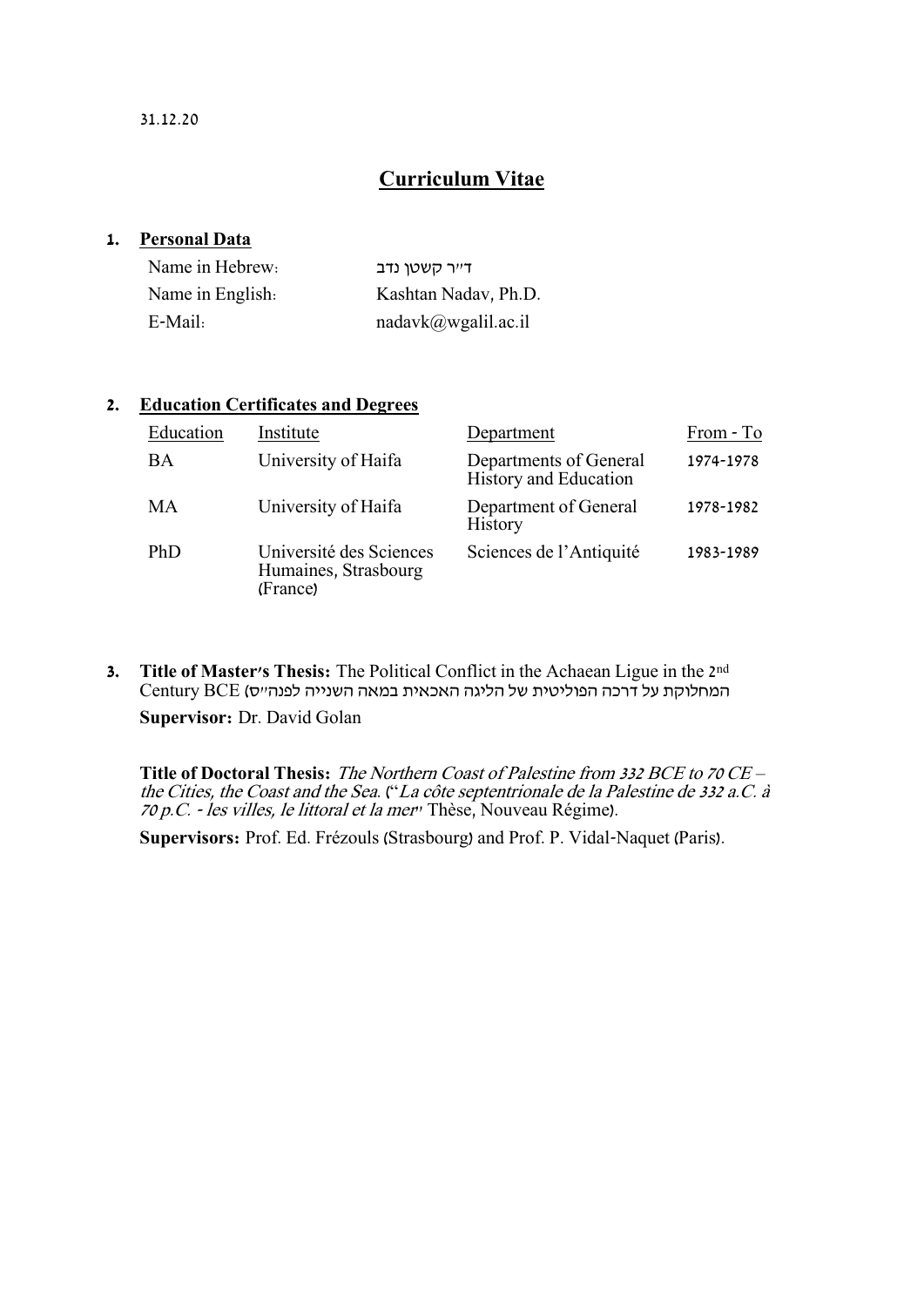### **4. Academic Ranks and Tenure in Institutions of Higher Education**

1977-1980 University of Haifa, Dep. of General History, Teaching Assistant 1983-1988 University of Strasbourg, Dep. of Jewish Studies, Lecturer 1991-1992 Oranim College, Humanistic Studies, Teaching Associate 1991-1995 University of Haifa, Dep. of Maritime Civilizations, Teaching Associate 1995-1996 University of Haifa, Dep. of Maritime Civilizations, Instructor 1995-1996 Tel Hai College, Teaching Associate 1996- University of Haifa, Center for Maritime Studies, Researcher, grade: lecturer, 1997- 2000; 2005/6 onwards. 2006/7- Faculty of Architecture and Town Planning, Technion, Teaching Associate. 2008- Faculty of Architecture and Town Planning, Technion. Senior lecturer (adjunct).

2008 - Western Galilee College, Akko Senior lecturer.

### **5. Present Rank**:

Senior lecturer, Western Galilee College, (since 2009)

Senior lecturer (adjunct), the Technion, Faculty of Architecture and Town Planning.

Researcher grade of lecturer, Recanati Institute for Maritime Studies, University of Haifa.

Teaching Associate, Department of Maritime Civilizations, University of Haifa.

### **6. Scholarly Positions and Activities Outside the University**

1988-1989 Chargé de Mission in the Israeli Embassy, Paris.

1990-1995 Director of the National Maritime Museum, Haifa.

1992- Founder of the Association of Friends of the National Maritime Museum, Haifa

1992- Curator of the Exhibition: The Maritime Holy Land, the Israeli Pavilion in the International Exhibition Christopher Columbus - the Ship and the Sea, Genoa, May to August.

1994- Co-editor and Reviewer of Sefunim, Bulletin of the National Maritime Museum, (vol. 8).

1995- Israeli delegate to the International professional tour "Museums and Art Centers in the US", Nominated by the US Government.

1997- Organizer of the International Symposium Seafaring and the Jews – Jews and Shipping throughout the Ages (University of Haifa).

2006- Organizer of the symposium: Meetings of Populations and Cultures in Akko-Past and Present, (Western Galilee College, Akko).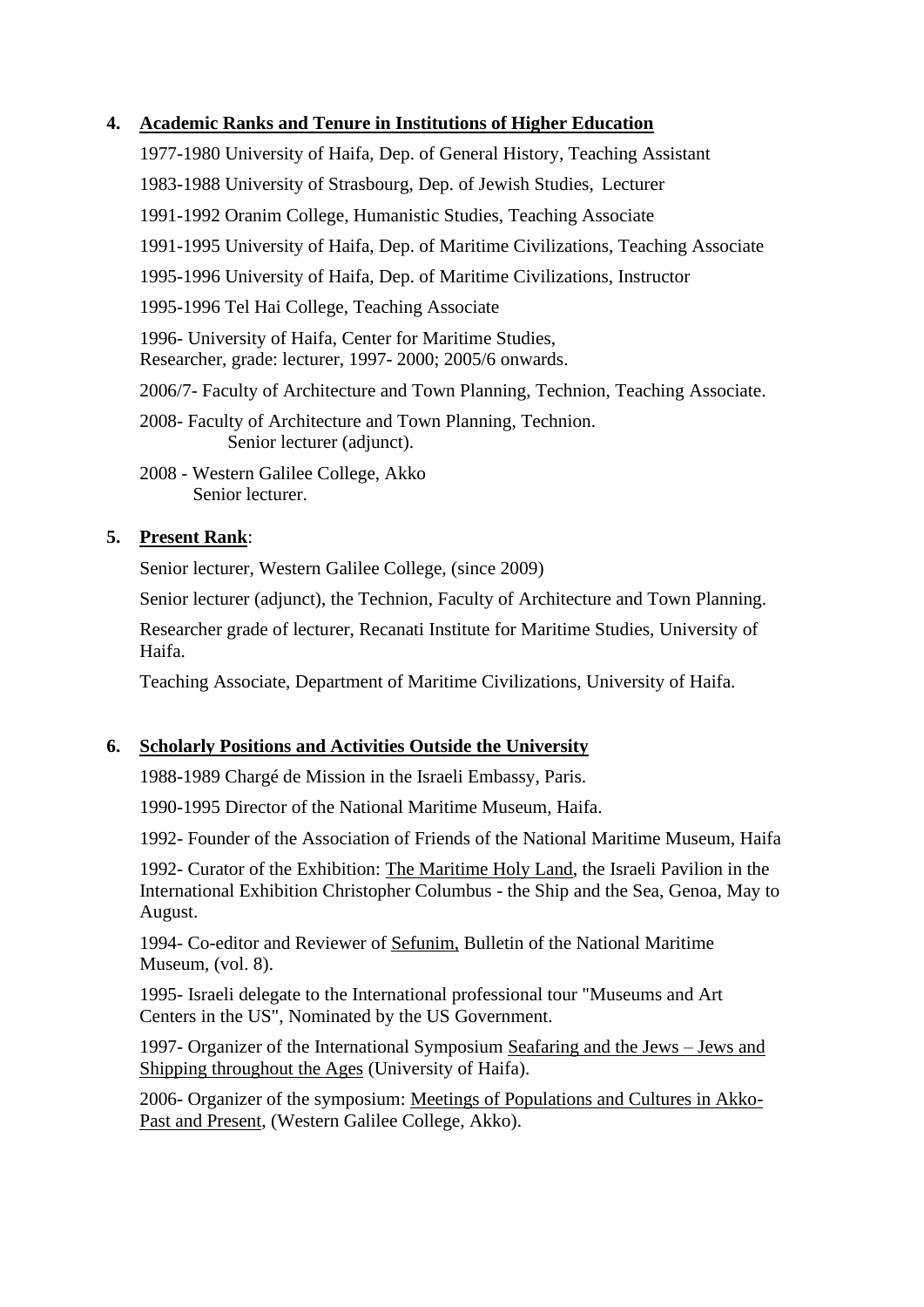# **7. Active Participation in Scholarly Conferences:** (since 1986)

| Conference                                                                                                                           | Place and Date                                        | Title of Presentation                                                                                 |
|--------------------------------------------------------------------------------------------------------------------------------------|-------------------------------------------------------|-------------------------------------------------------------------------------------------------------|
| Cities on the Sea - Past and<br>Present. 1st International<br>Symposium on Harbours,<br><b>Port Cities and Coastal</b><br>Topography | Haifa, 1986                                           | "Ptolemais-Acco as a<br>Main Maritime City<br>during the Hellenistic -<br>Roman Period"               |
| The City in the Second<br>Temple, Mishnah and<br><b>Talmud Period</b>                                                                | University of Haifa<br>1991                           | "The Status of Dor as<br>a Maritime City<br>According to the<br>Sources"                              |
| <b>International Congress on</b><br><b>Mediterranean Cultures</b>                                                                    | Glubenkian Institute,<br>Lisbon, Portugal,<br>1991    | "Greeks, Jews and<br>Romans in Jaffa in the<br>Graeco-Roman Period"                                   |
| <b>Symposium on Museums</b><br>and Communication                                                                                     | University of Haifa,<br>1992                          | "From the Muses to the<br>Museum and Back"                                                            |
| 6th Symposium on the<br>Mediterranean Continental<br>Shelf of Israel                                                                 | National Institute of<br>Oceanography, Haifa,<br>1994 | "Marine Motifs in the<br>Odyssey - Reality and<br>Symbol"                                             |
| 4th International Congress<br>on Phoenician and Punic<br><b>Studies</b>                                                              | Cadiz, Spain, 1995                                    | "Palestine, Phoenicia<br>and the Sea in<br>Hellenistic Times"                                         |
| 6th International Symposium<br>on Ship Construction in<br>Antiquity                                                                  | Lamia, Greece, 1996                                   | "Reality and Metaphor"<br>in Ship Representations<br>of Hellenistic and<br>Roman Palestine"           |
| 8th International Symposium<br>on Boat and Ship<br>Archaeology                                                                       | Gdansk, Poland,<br>1997                               | "Archaeological<br>Evidence and<br>Museological<br><b>Presentation of Ancient</b><br>Ships in Israel" |
| 7 <sup>th</sup> International Symposium<br>on Ship Construction in<br>Antiquity                                                      | Pylos, Greece, 1999                                   | "Seafaring between<br>Judaea and Rome:<br>Josephus Flavius on<br>Herod's Travels at Sea"              |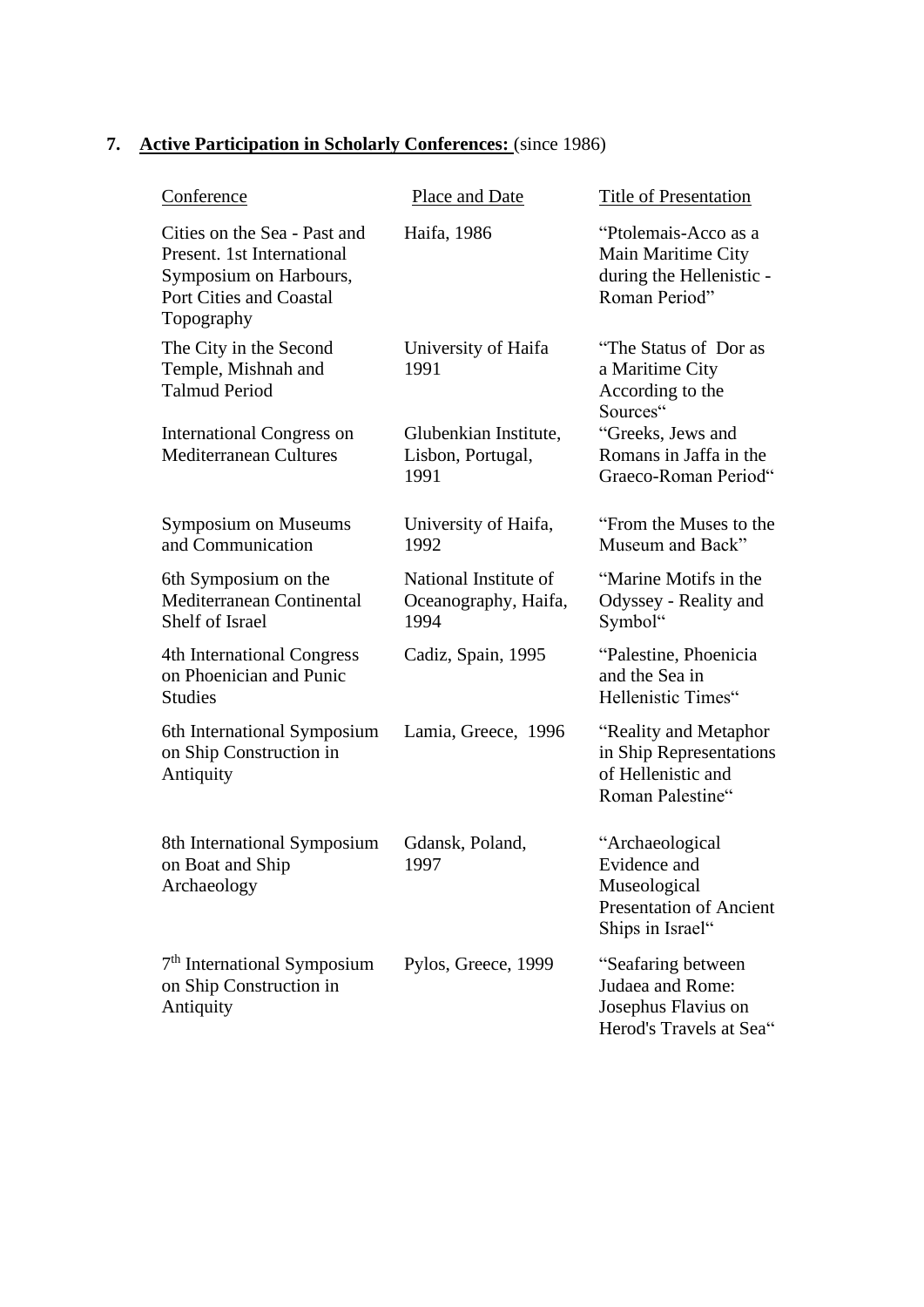| Conference                                                                                                       | Place and Date             | <b>Title of Presentation</b>                                                                                                         |
|------------------------------------------------------------------------------------------------------------------|----------------------------|--------------------------------------------------------------------------------------------------------------------------------------|
| 4th International Congress<br>on Phoenician and Punic<br><b>Studies</b>                                          | Marsala, Sicily,<br>2000   | "Iope-Jaffa – Cultural<br>Crossroads in a<br>Maritime City<br>According to ancient<br>Sources"                                       |
| Jewish Diaspora - Hellenic<br>Diaspora, International<br>symposium at the University<br>of Haifa                 | Haifa, Israel, 2001        | "Jewish Presence in<br>Maritime Cities of the<br>Eastern Mediterranean<br>during Greco-Roman<br>Times - Evidence and<br>Implication" |
| 8th International Symposium<br>on Ship Construction in<br>Antiquity                                              | Hydra, Greece, 2002        | "The Ships of Jaffa –<br>the Nautical Element in<br><b>Jaffa's Destiny</b><br>according to Josephus<br>Flavius (BJ 3.419-431)        |
| 9th International Symposium<br>on Ship Construction in<br>Antiquity                                              | Agia Napa, Cyprus,<br>2005 | "Nautical and Spiritual<br>Leadership during<br><b>Storms: Biblical</b><br>Approaches and their<br>Settings"                         |
| <b>Encounters of Populations</b><br>and Cultures in Akko - Past<br>and Present 9 (Organizer of<br>the symposium) | Akko, 2006                 | "Akko, the Maritime<br>Metropolis: Encounters<br>between Phoenicians,<br>Greeks, Jews and<br>Romans"                                 |
| Hydra, 2008                                                                                                      |                            |                                                                                                                                      |
| $10th$ International<br>Symposium on Ship<br><b>Construction in Antiquity</b>                                    |                            | "On the Destiny of<br>Ships at Sea - Greek<br>and Biblical<br>Approaches"                                                            |

## **8. Colloquium Talks and Other Invited Addresses: (**selection)

May 1996, Bible Lands Museum, Jerusalem: "Israel and the Sea in the Bible" (Guest lecturer of the 1996 annual lecture-series of the museum).

Novembre 1996, Maison d'Israël, Paris : "La Vocation Maritime d'Israël" Guest lecturer of France- Israel Association and the Friends of the Haifa University.

December 1996 to 2004, Museological Studies, University of Haifa: "Museums in the USA and American Culture", Guest lecturer of the course on the history of museums.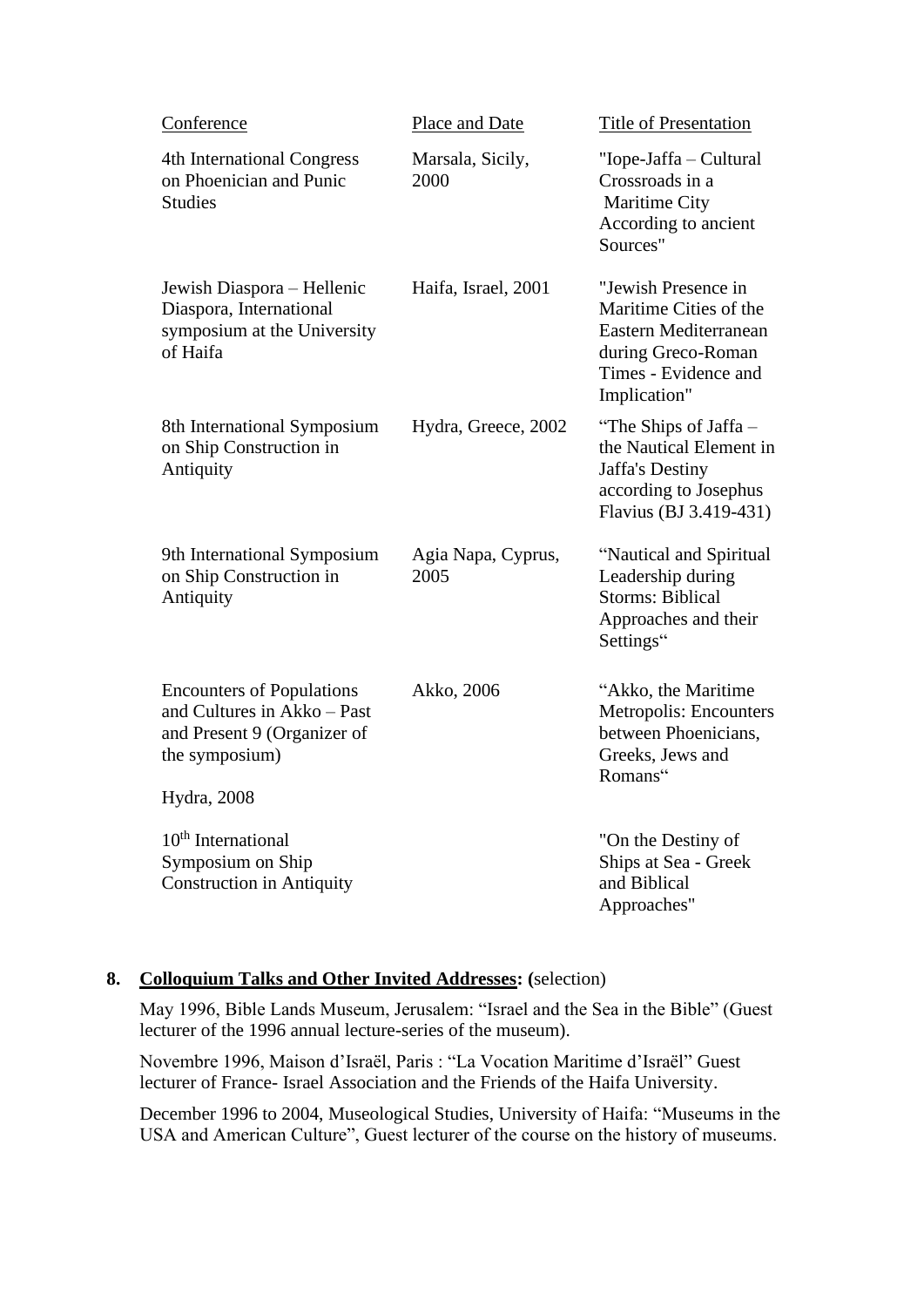February 1998, Center for Nautical Archaeology, Dor: "Israel and the Sea in Antiquity".

March 2002, University of Tel Aviv, (guest lecture): "Maritime Motifs in the Bible".

July 2002, School for Educational Leadership, Jaffa: "Is Israel a Maritime Country?"

August 2003, Mishkenot Sha'ananim, Jerusalem, and International Conference on the Mediterranean City: "The Characteristics of Maritime Cities according to Ancient Writers".

October 2003, 2004, 2005, and 2007: Museum Studies, University of Haifa (Opening lecture): "The Muses and the Sources of Museums in Greco-Roman Antiquity".

September 2004, Italy: "The Journeys of Paulus of Tarsus – Geographical, Maritime and Cultural Dimensions" (Guest of the *Societa Paulina* and the Israeli Embassy in the Vatican for a series of Lectures).

November 2004, University of Haifa, Hecht Museum, (annual series of lectures): "The Jews, Israel and the Sea".

March 2006, University of Tel Aviv, Faculty of Architecture: "The Advantages and Disadvantages of Maritime Cities – Ancient and Modern Approaches" (guest lecturer within the international project Genoa-Haifa, Aquapolis).

March 2006, Western Galilee College, Akko (within the symposium Meetings of Populations and Cultures in Akko- Past and Present): "Akko, the Maritime Metropolis: Encounters between Phoenicians, Greeks, Jews and Romans".

#### Title Level Classical Culture and its Heritage Preservation and Development along the Israeli Coasts The Museum and its Contribution to Heritage Approaches and Methodologies in Conservation of Sites and Monuments The Relation of the Land of Israel to the Sea in Antiquity Lectures Lectures Lectures Seminar Pro-Seminar B.A. B.A. B.A. B.A. M.A. Sea and Navigation in the Greco-Roman Era Pro-Seminar M.A. The Israeli Coast - Past and Present Lectures B.A. The Ship and Shipping: Classical and Modern aspects Pro-seminar M.A.

#### **9. Courses Taught in Recent Years:**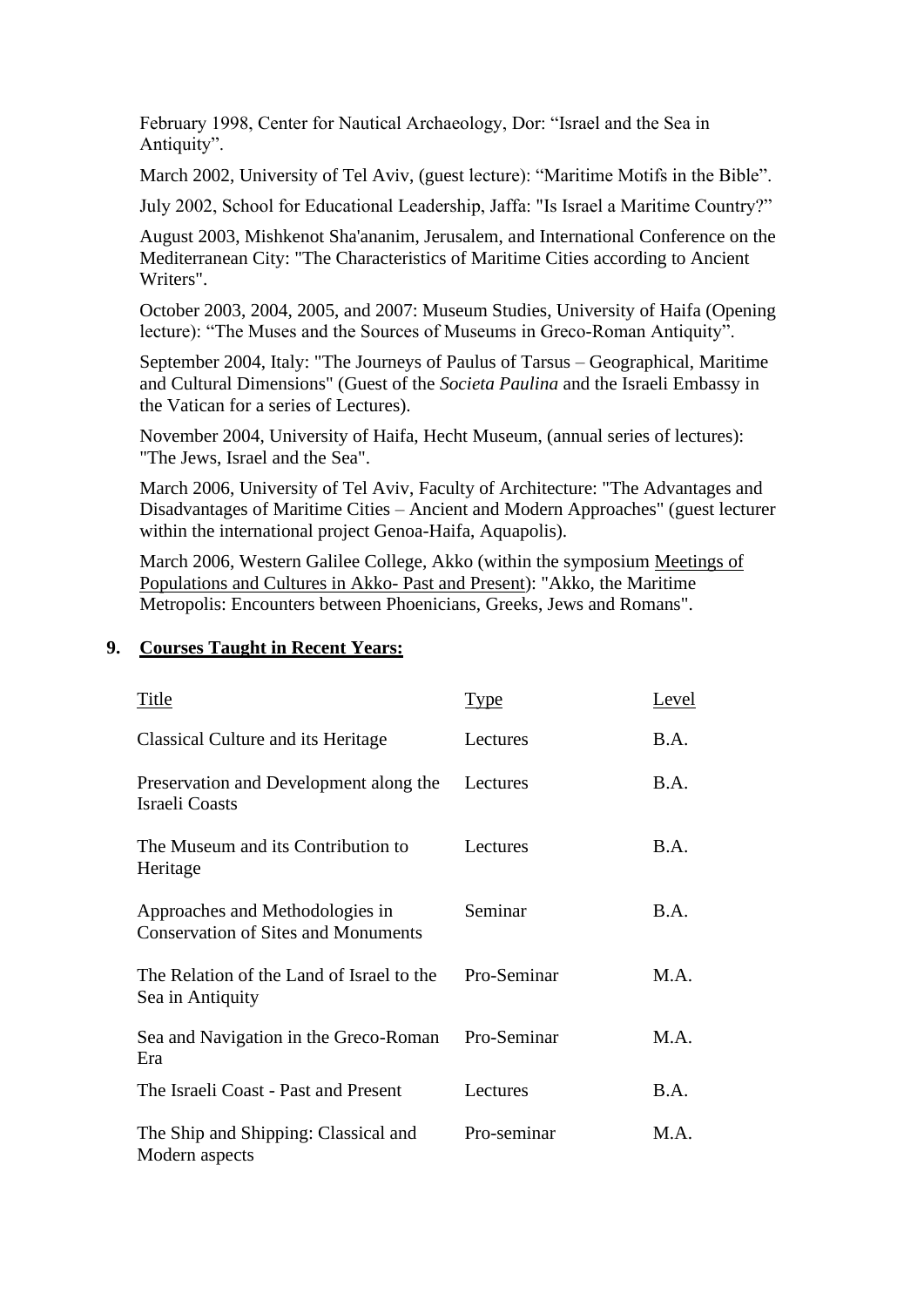| Title                                                            | Type    | Level                                                                          |
|------------------------------------------------------------------|---------|--------------------------------------------------------------------------------|
| The City, the Port and the Sea - Urban<br>and Historical aspects | Seminar | B.Sc. & M.Sc<br>(Faculty of<br>Architecture and<br>Town Planning,<br>Technion) |
| Maritime Cities as places of encounter in<br>the Mediterranean   | Seminar | M.A.                                                                           |
| Sea and Navigation in the Odyssey                                | Lecture | M.A                                                                            |

#### **10. Organization of Academic Conferences and Symposia**

"Jews on Seaways – Jews and Navigation throughout History", international Symposium, University of Haifa, 1997.

"The Museum and Cultural Identity – the Israeli Experience", International Symposium, Israel, Museum, Jerusalem, 1998.

"Meetings of Populations and Cultures in Acre – Past and Present" Akko, 2006.

"Akko and Its Heritage", First Conference of Conservation Studies, Western Galilee College, 2010.

"Ottoman Akko – its History and Conservation", Second Conference of Conservation Studies, Western Galilee College, 2011.

"Conserving the Heritage – the Residents and Tourism in Old Akko". Third Conference of Conservation Studies, Western Galilee College, 2012.

"Ethnic and Religious Groups in Akko and the Galilee", Fourth Conference of Conservation Studies, Western Galilee College, 2013.

"Down to the Sea – Challenges in Conserving the Seafront in Israel", Fifth Conference of Conservation Studies, Western Galilee College, 2014.

"Practicing the Market – the Conservation and Renewal of Markets", Sixth Conference of Conservation Studies, Western Galilee College, 2015.

"Bread and Leisure [Pane et Circenses] – the Conservation of Leisure Buildings, Past and Present", Seventh Conference of Conservation Studies, Western Galilee College, 2016.

"Kaleidoscope – the Meeting of Communities, Religions and Cultures in Akko (Acre), Eighth Conference of Conservation Studies, Western Galilee College, 2017. "Metamorphoses – on Conservation, Sustainability and what is in between", Ninth Conference of Conservation Studies, Western Galilee College, 2018.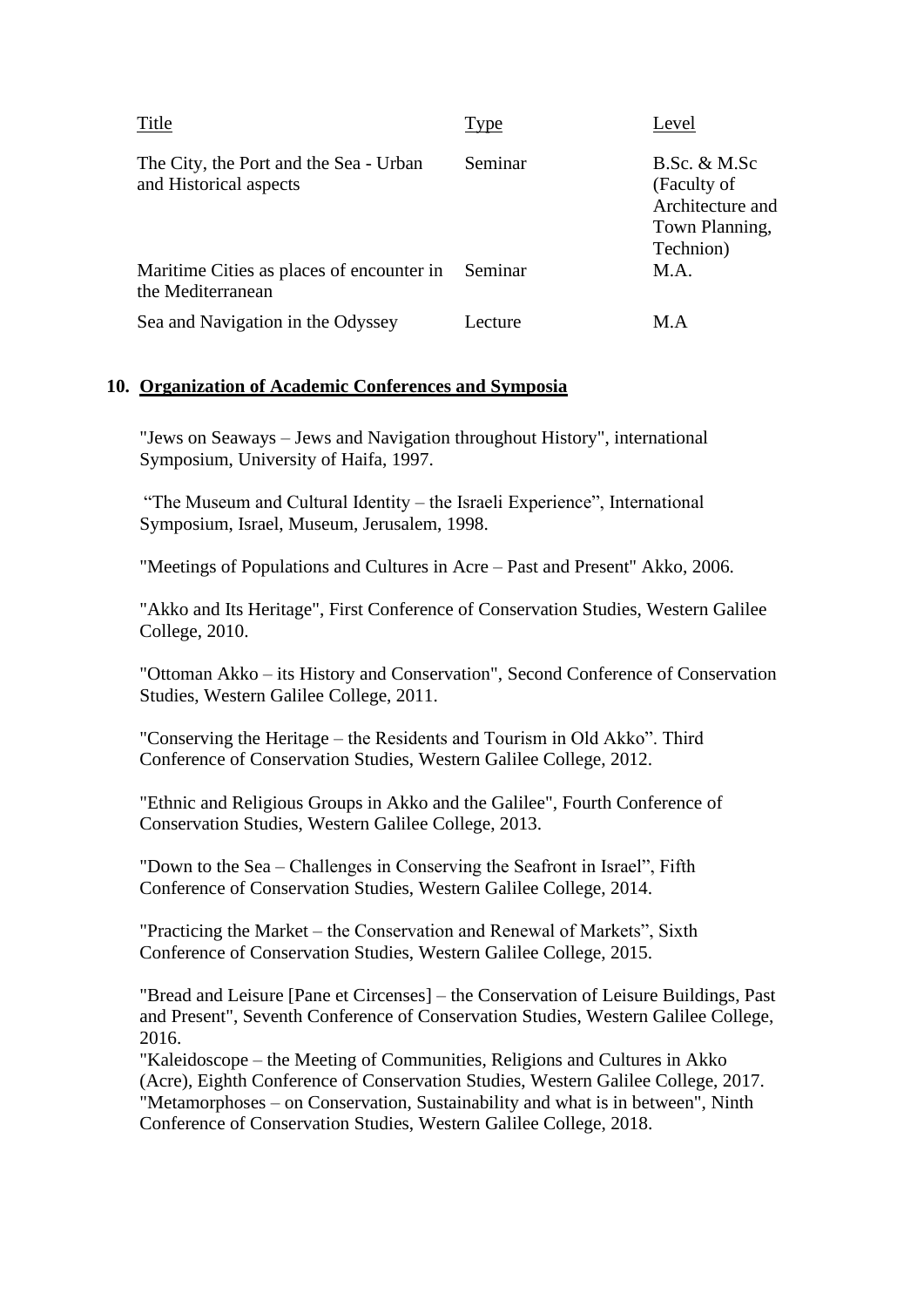### **Scholarships, Awards, Research Grants:**

1982: Scholarship of the French Government (Boursier du Gouvernement Francais) for Ph.D. studies in France.

1993:Chevalier de l'Ordre National du Mérite*,* decorated by the French President, Francois Mitterand and the Minister of Culture, Jacques Lang.

1997 and 2006: Distinction for excellence in teaching at the Faculty of Architecture and Town Planning, Technion.

#### Grants

1995- 2001: Grant of Samson Trust and Mr. Elie Schalit for the study of "The Jewish Contribution to the History of Ship owning and Ship Operation". \$120,000 (\$20,000 X 6).

2005: Grant of Caesarea Rothschild Institute (CRI), in the framework of collaboration between the University of Trento (ITC IRST) and the University of Haifa for the development of a mobile guide (PDA) for museum visitors: 5,000 euros.

2007- 2009: Grant of Caesarea Rothschild Institute (in the same framework of Trento-Haifa collaboration): 28,000 euros (14,000 Euros X2 for 2 years) for the content preparation of a/v presentations (Flash program) for the entire permanent display of the Hecht Museum, University of Haifa.

2010: Grant extended until 31.3 2010.

### **M.A. Theses Supervised:**

Theses Submitted: (since 1999, by order of publication)

Pollak Rachel, Influences and Novelties in the Technology of Roman Harbors based on Archaeological Evidence (with Prof. A. Raban), March 1999.

Rodan Shimona, Tyche-Fortuna: The Maritime Goddess of Luck in the Coastal Cities of Palestine (with Prof. M. Artzi and Prof. A. Raban), June 1999.

Mor Hadas, The Carpenter's Toolmarks in the Ma'agan Mikhael Shipwreck and their Significance in Ancient Boat Building, (with Prof. A. Raban, and Dr. Y. Kahanov), October, 2002.

Haggi Arad, The Phoenician Harbour at Athlit as an Expression of Phoenician Heritage and Harbour Planning in the Levant during the  $9<sup>th</sup>$  to  $7<sup>th</sup>$  Centuries BCE (with Prof. A. Raban), February 2004.

Tsemel Anat, Development of Sessile Macro-biota on Artificial Substrate next to Net Cage Fish Farms in the Gulf of Eilat (Aqaba) and the Roots of Marine Ecology in Aristotle's Writings on Animals, (with Prof. E. Spanier), April 2004.

Waller Sheila, From Papyrus to Books: The Mediterranean Book Trade in Greek and Roman Times**,** (with Prof. R. Reich), November 2004**.**

Gueta Simha, Venomous fish along the Mediterranean Coasts of Israel, History of Research, Diffusion and Characteristics of Injuries, (with Prof. E. Spanier), February 2007.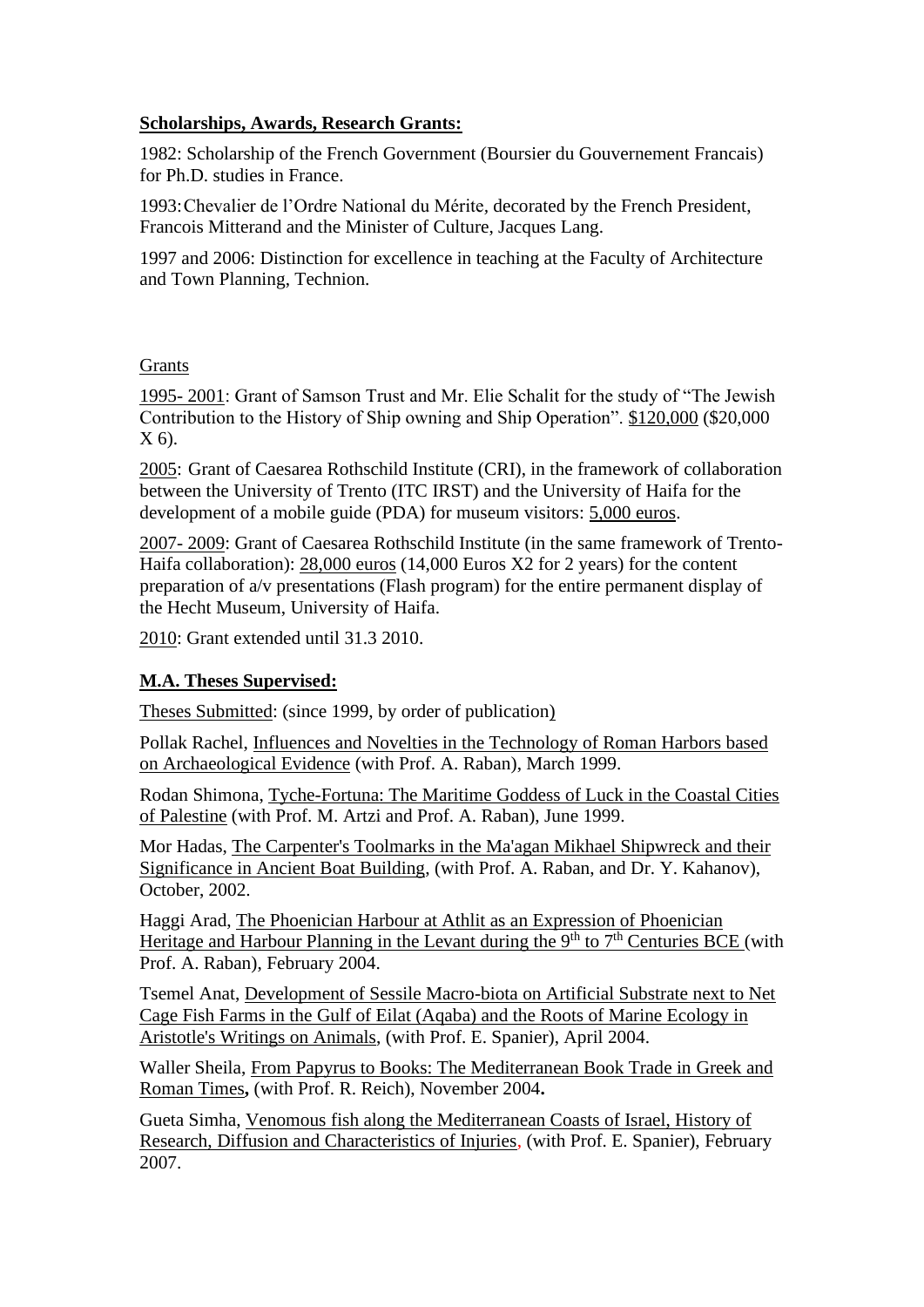Aviner Shlomi, Maritime Activity of Hasmonean Leaders from Mathatias to the Rise of the Herodian Dynasty, (with Prof. M. Artzy), 2008.

Ratner, Eliana, "Cetacean Skeletons: Characteristics, Uses in Maritime Cultures, Methods of Display and Contribution to Research and to the Awareness to the Marine Environment" (with Prof. E. Spanier & Dr. D. Kerem), 2009.

Nemoi, Philip, "Sponge Ecology: Historical Aspects and Recent Findings from the Mediterranean Coast of Israel". (With Prof. E. Spanier and Dr. D. Angel, submitted, April, 2009).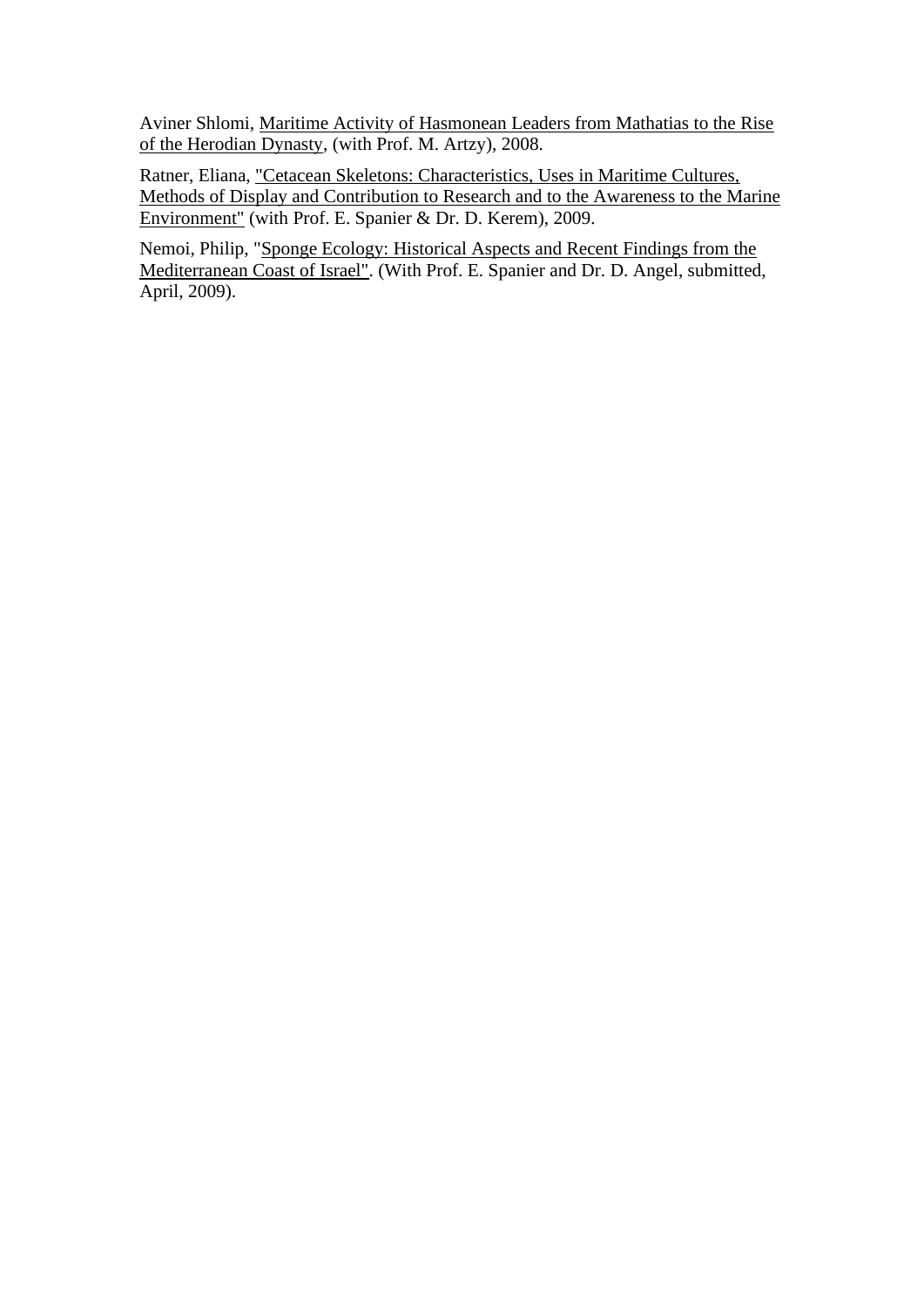# **Publications**

#### **Ph.D. Dissertation**

Kashtan, N. (1989). *The Northern Coast of Palestine from 332 BCE to 70 CE – the Cities, the Coast and the Sea*. ("*La côte septentrionale de la Palestine de 332 a.C. à 70 p.C. - les villes, le littoral et la mer*" Thèse, Nouveau Régime). In French, (pp. 378) Supervisors: Prof. Ed. Frézouls (Strasbourg) and Prof. P. Vidal-Naquet (Paris).

### **Books**

Edited Books

Kashtan, N. (1992). *The Maritime Holy Land. Mediterranean Civilizations in Ancient Israel from the Bronze Age to the Crusades.* Genoa, (112 pp.

Kashtan N. (1998). *The Museum and Cultural Identity - The Israeli Experience.*  Haifa.

Kashtan N. (2000*). Seafaring and the Jews*. Frank Cass, London.

\* Seafaring and the Jews has also been published as a special issue of The Mediterranean Historical Review. Vol.15/1(2000). (Published by the School of History, University of Tel Aviv).

#### **Articles in Refereed Journals**

Kashtan, N. (1982). "L'Impérialisme Romain et la Ligue Achéenne (201- 180 av. J.-C.) l'Ambiguïté au Service de Rome". *Ktéma 7,* 211-220.

Kashtan, N. (1988). "Akko- Ptolemais : a Maritime Metropolis in Hellenistic and Early Roman Times, 332 BCE - 70 CE, as seen through the Literary Sources". *Mediterranean Historical Review, 3(1)*, 37-53.

Kashtan, N. (2000). "Perceptions juives du navire dans les textes bibliques et gréco-romains : réalité et métaphores". *Revue Fran*ç*aise d'Histoire d'Outre-mer 87* (*326-327*), 25-36.

Kashtan, N. (2000). "Seafaring and Jews in Graeco-Roman Palestine: Realistic and Symbolic Dimensions". In: N. Kashtan, (Ed.), *Seafaring and the Jews*, (pp.16-28). London.

### **Articles or Chapters in Books which are not Conference Proceedings**

#### Published

Sas, M., Kashtan, N., & Arenson, S. (1994). "Israel". In: J.B. Hattendorf (Ed.) *Ubi Sumus: The State of Naval and Maritime History*. (pp.169-174). Newport.

Kashtan, N. (2007). Haifa. In: J.B. Hattendorf (Ed.) *The Oxford Encyclopedia of Maritime History 2*, (pp. 121-2). Oxford.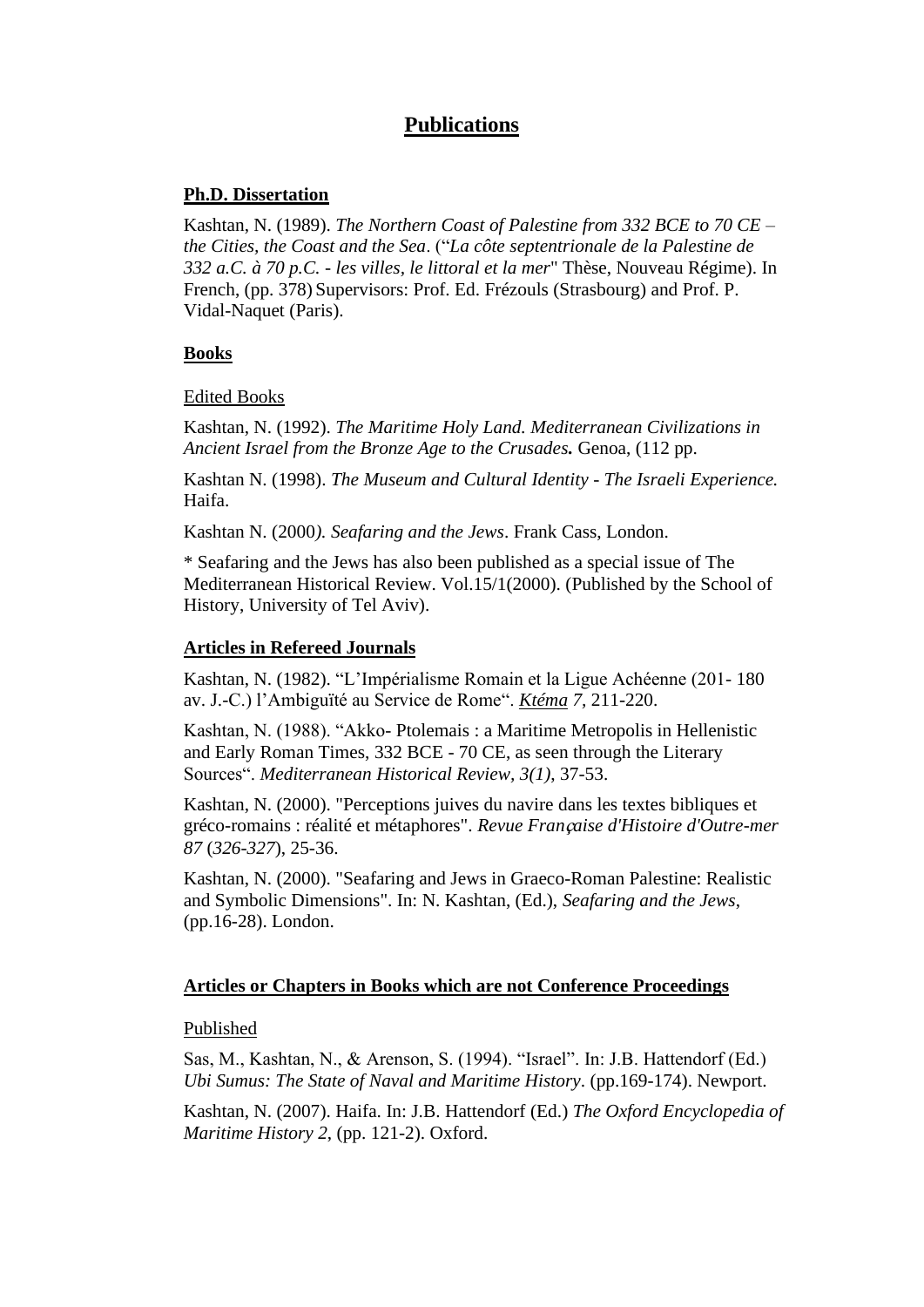Stock, O. et alia (2014). Design and Evaluation of a Visitor Guide in an Active Museum, in: N. Dershowitz, & E. Nissan, (Eds.), *Language, Culture, Computation. Computing of the Humanities, Law and Narratives*, II, (pp. 47- 71). Berlin Heidelberg: Springer Verlag.

Kashtan, N. (2016). 'Akko-Ptolemais- A Maritime City at the Crossroads of Ancient Civilizations until Roman Times, in: M. Hartal, D. Syon, E. Stern and A. Tatcher, (Eds.), '*Akko II (IAA Reports 60),* Jerusalem: Israel Antiquities Authority.

#### **Articles in Conference Proceedings**

1. Kashtan, N. (1994). "Maritime Descriptions in the Odyssey between Reality and Fiction ", Proceedings of the VI Symposium on the Mediterranean Continental Shelf of Israel, Haifa, (Extended abstract in English and Hebrew).

2. Kashtan, N. (2000). "Phoenicia, Palestine and the Sea: Biblical and Hellenistic Perceptions of the Coast ", Acts of the IV International Congress of Phoenician and Punic Studies, (Actas del IV Congreso Internacional de Estudios Fenicios Y Punicos) Cadiz, (vol. I pp. 379-384).

3. Kashtan, N. (2001). "The Ship as Reality and Symbol: How it was Perceived in Hellenistic and Roman Palestine", Tropis VI, (Proceedings of the VI International Symposium on Ship Construction in Antiquity, Lamia, 1996), Athens, (pp.317-329).

4. Kashtan, N. (1999). "Seafaring between Judaea and Rome: Josephus Flavius on Herod's Travels at Sea", Tropis VII, (Proceedings of the VII International Symposium on Ship Construction in Antiquity), Pylos, (pp. 467-474).

5. Graziola I., Kahanov Y., Kashtan N., Katz S., Kuflik T., Rocchi C., Stock O., & Zancanaro M., (2006). "Preparing Personalized Multimedia Presentation for a Mobile Museum Visitors' Guide: a methodological Approach", Museums and the Web, Albuquerque (The International Conference for Culture and Heritage Online).

6. Kashtan N. (2013) "The Sailing Routes of Herod: Between Judaea and Rome", Michmanim (Bulletin of R. Hecht Museum, University of Haifa) 24 (2013), pp. 19-28 (Hebrew).